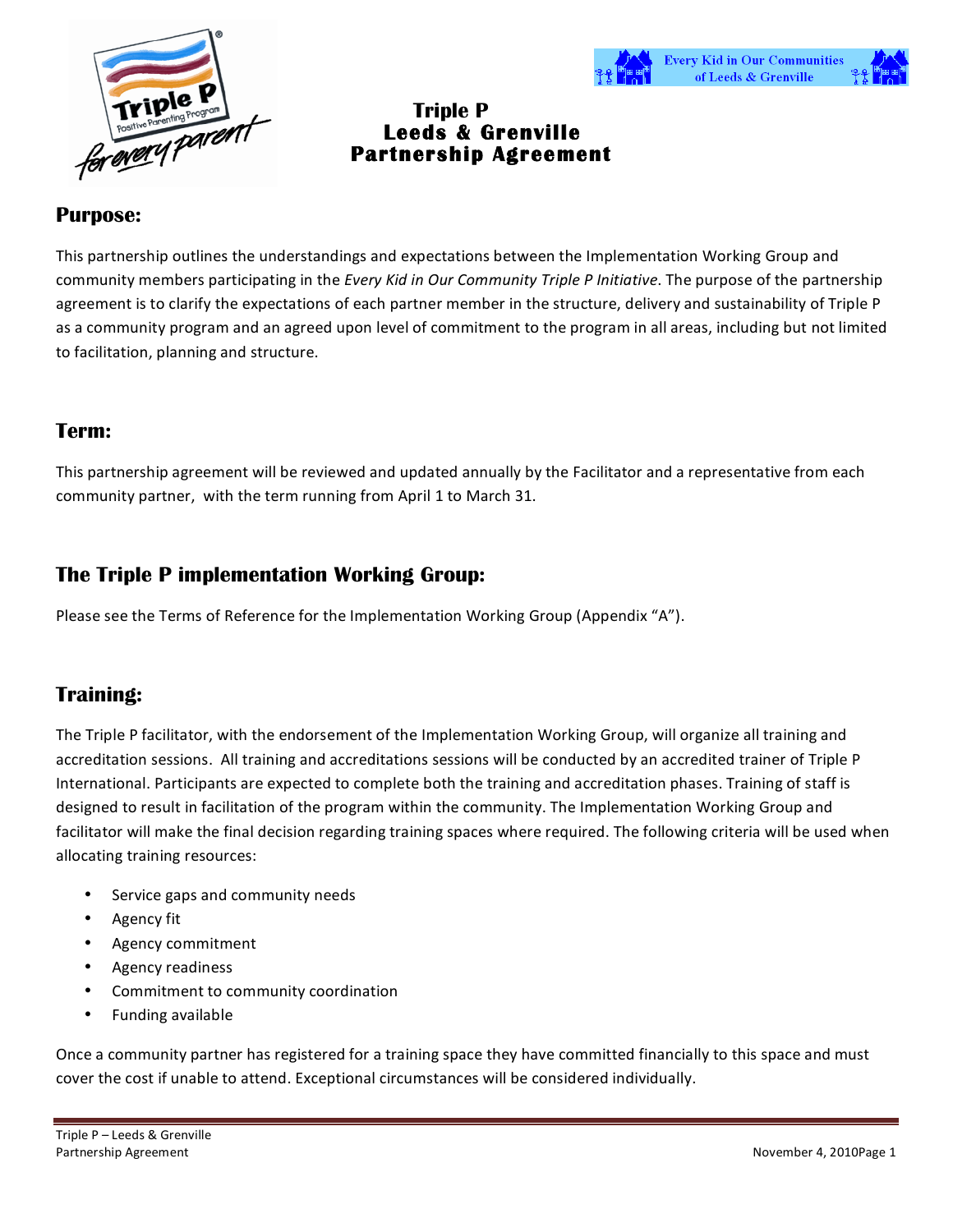# **Organizational Commitment for Triple P:**

- 1. Deliver programming in a manner consistent with the values and guidelines set by the Implementation Working Group.
- 2. Data collection for program evaluation and reporting on an individual, community and provincial level.
- 3. Regular manager and program staff updates, training and support.
- 4. Participation in annual community strategic planning and completion of the Annual Service Commitment.
- 5. A three year involvement in community service delivery.
- 6. Update facilitator bi-annually regarding staff availability.

# **Planning, Evaluation and Reporting:**

The Implementation Working Group is responsible for ensuring the collection of mandatory data for reporting purposes. Planning and evaluation data will also be collected on behalf of the community. The Facilitator will coordinate data collection and evaluation activities on behalf of the Implementation Working Group.

# **Annual Service Commitment:**

#### **Key:**

*Level%eg:&Level&2&Individual* **Target Group-** eg: Health Unit Staff **Commitment-** eq: 3 PHN's x 4 times/yr.

| Level | <b>Target Group</b> | <b>Resource/Time Commitment</b> |
|-------|---------------------|---------------------------------|
|       |                     |                                 |
|       |                     |                                 |
|       |                     |                                 |
|       |                     |                                 |
|       |                     |                                 |
|       |                     |                                 |
|       |                     |                                 |
|       |                     |                                 |
|       |                     |                                 |
|       |                     |                                 |
|       |                     |                                 |
|       |                     |                                 |